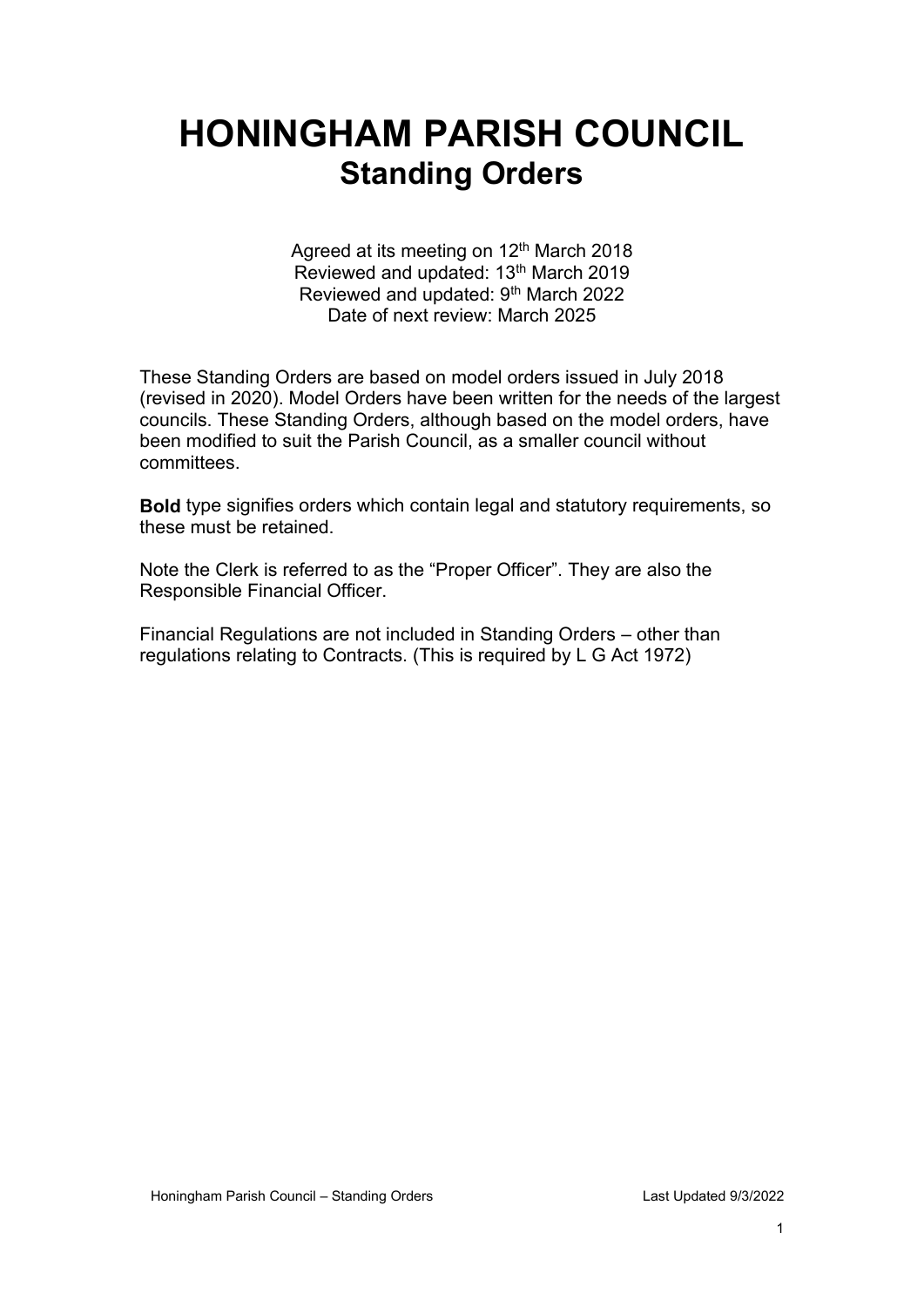## 1. **RULES OF DEBATE AT MEETINGS**

- a Motions on the agenda shall be considered in the order that they appear unless the order is changed at the discretion of the chairman of the meeting.
- b A motion (including an amendment) must have a proposer and seconder.
- c An amendment is a proposal to remove or add words to a motion. It shall not negate the motion.
- d One or more amendments may be discussed together if the chairman of the meeting considers this expedient but each amendment shall be voted upon separately.
- e A point of order shall be decided by the chairman of the meeting and his decision shall be final.
- f Before an original or substantive motion is put to the vote, the chairman of the meeting shall be satisfied that the motion has been sufficiently debated and that the mover of the motion under debate has exercised or waived his right of reply.
- g Discussion shall always be addressed to the Chairman, who controls debate.

## 2. **DISORDERLY CONDUCT AT MEETINGS**

- a No person shall obstruct the transaction of business at a meeting or behave offensively or improperly. If this standing order is ignored, the chairman of the meeting shall request such person(s) to moderate or improve their conduct and failing this be excluded from the meeting.
- b If person(s) disregard the request of the chairman of the meeting to moderate or improve their conduct, any councillor or the chairman of the meeting may move that the person be no longer heard or be excluded from the meeting. The motion, if seconded, shall be put to the vote without discussion.
- c If a resolution made under standing order 2(b) is ignored, the chairman of the meeting may take further reasonable steps to restore order or to progress the meeting. This may include temporarily suspending or closing the meeting.

## 3. **MEETINGS GENERALLY**

- a **Meetings shall not take place in premises which at the time of the meeting are used for the supply of alcohol, unless no other premises are available free of charge or at a reasonable cost.**
- b **The minimum three clear days for notice of a meeting does not include the day on which notice was issued, the day of the meeting, a Sunday, a day of the Christmas break, a day of the Easter break or of a bank holiday**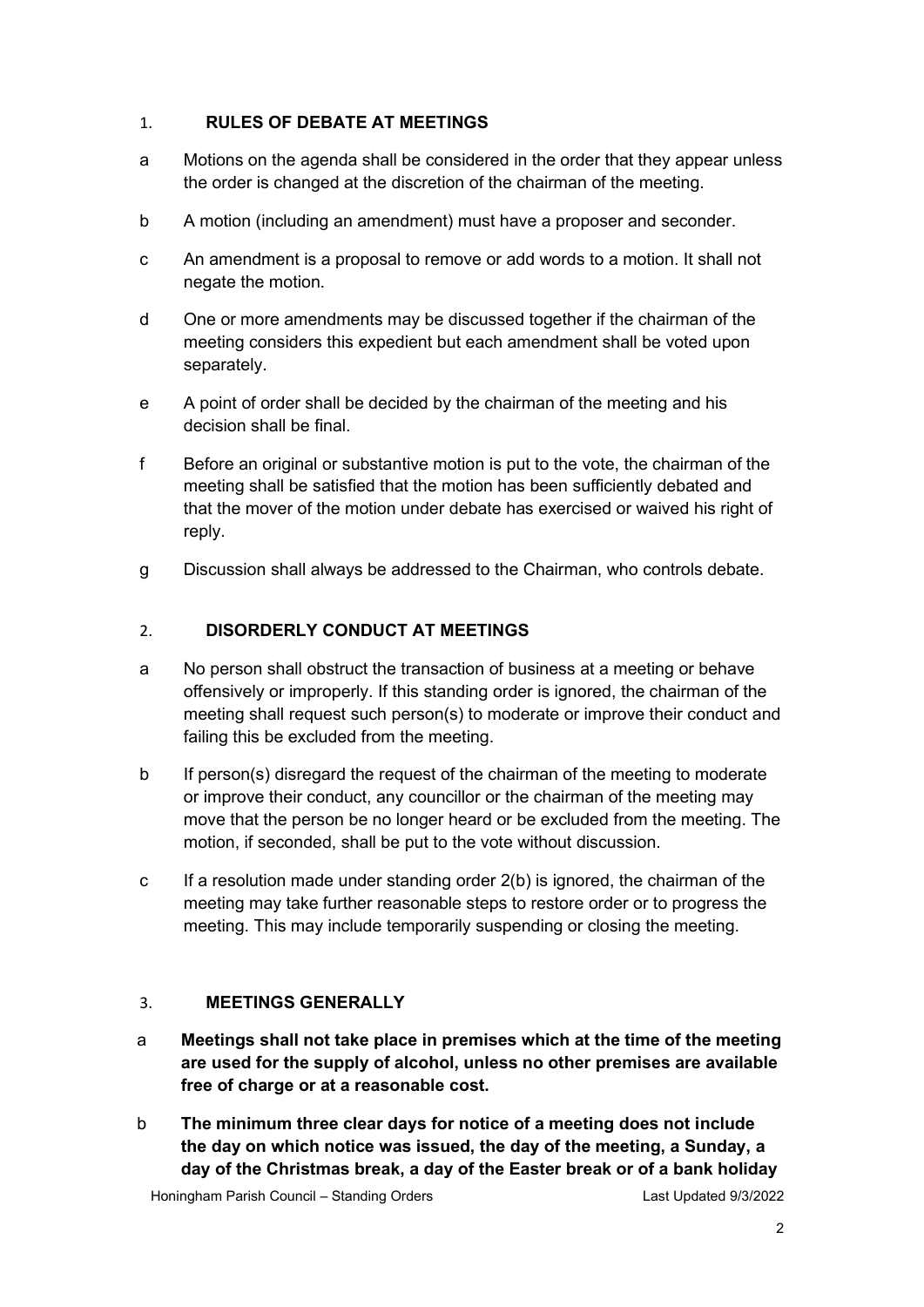**or a day appointed for public thanksgiving or mourning.**

- c **The minimum three clear days' public notice for a meeting does not include the day on which the notice was issued or the day of the meeting unless the meeting is convened at shorter notice.**
- d **Meetings shall be open to the public unless their presence is prejudicial to the public interest by reason of the confidential nature of the business to be transacted or for other special reasons. The public's exclusion from part or all of a meeting shall be by a resolution which shall give reasons for the public's exclusion.**
- e The period of time designated for public participation at a meeting shall not exceed 15 minutes unless directed by the chairman of the meeting. Comments must be directed to the Chairman.
- f A question posed by a member of the public shall not require a response at the meeting nor start a debate on the question. The chairman of the meeting may direct that a written or oral response be given or the item be tabled for the following meeting.
- g Only one person is permitted to speak at a time. If more than one person wants to speak, the chairman of the meeting shall direct the order of speaking.
- h **A person who attends a meeting is permitted to report on the meeting whilst the meeting is open to the public. To "report" means to film, photograph, make an audio recording of meeting proceedings, use any other means for enabling persons not present to see or hear the meeting as it takes place or later or to report or to provide oral or written commentary about the meeting so that the report or commentary is available as the meeting takes place or later to persons not present. A person present at a meeting may not 'report' without seeking permission.**
- i **The press shall be provided with reasonable facilities for the taking of their report of all or part of a meeting at which they are entitled to be present.**
- j **Subject to standing orders which indicate otherwise, anything authorised or required to be done by, to or before the Chairman of the Council may in his absence be done by, to or before the Vice-Chairman of the Council (if there is one).**
- k **The Chairman of the Council, if present, shall preside at a meeting. If the Chairman is absent from a meeting, the Vice-Chairman of the Council (if there is one) if present, shall preside. If both the Chairman and the Vice-Chairman are absent from a meeting, a councillor as chosen by the councillors present at the meeting shall preside at the meeting.**
- l **Subject to a meeting being quorate, all questions at a meeting shall be decided by a majority of the councillors and non-councillors with voting**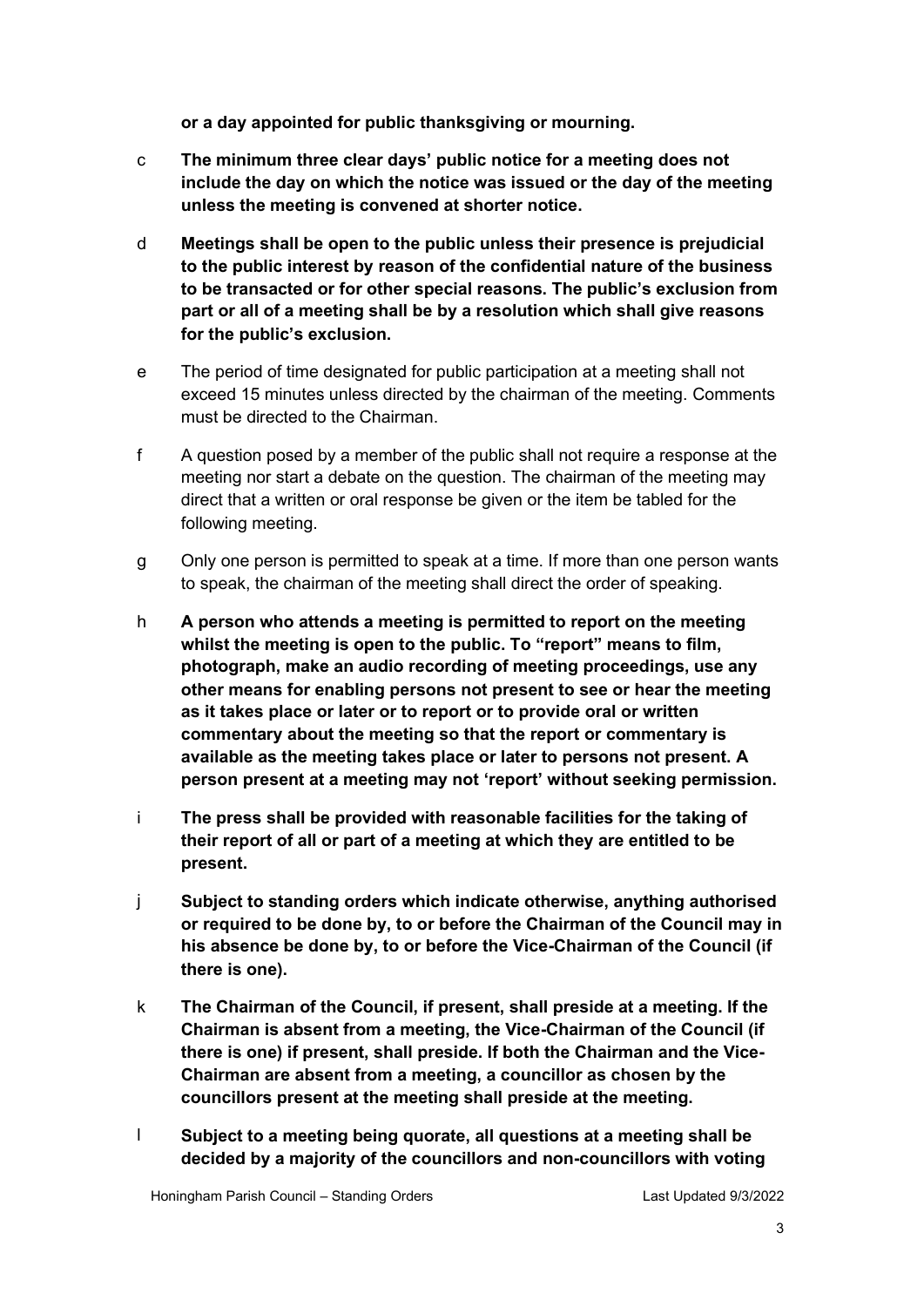**rights present and voting.**

- m **The chairman of a meeting may give an original vote on any matter put to the vote, and in the case of an equality of votes may exercise his casting vote whether or not he gave an original vote.** *See different rules for election of the Chairman at the annual meeting of the Council.*
- n **Unless standing orders provide otherwise, voting on a question shall be by a show of hands. At the request of a councillor, the voting on any question shall be recorded so as to show whether each councillor present and voting gave his vote for or against that question.** Such a request shall be made before voting takes place.
- o The minutes of a meeting shall include an accurate record of the following:
	- i. the time and place of the meeting;
	- ii. the names of councillors who are present and the names of councillors who are absent;
	- iii. interests that have been declared by councillors and non-councillors with voting rights;
	- iv. the grant of dispensations (if any) to councillors and non-councillors with voting rights;
	- v. whether a councillor or non-councillor with voting rights left the meeting when matters that they held interests in were being considered;
	- vi. if there was a public participation session; and
	- vii. the resolutions made.
- p **A councillor or a non-councillor with voting rights who has a disclosable pecuniary interest or another interest as set out in the Council's code of conduct in a matter being considered at a meeting is subject to statutory limitations or restrictions under the code on his right to participate and vote on that matter.**
- q **No business may be transacted at a meeting unless at least one-third of the whole number of members of the Council are present and in no case shall the quorum of a meeting be less than three.**
- r **If a meeting is or becomes inquorate no business shall be transacted** and the meeting shall be closed. The business on the agenda for the meeting shall be adjourned to another meeting.
- s A meeting shall not exceed a period of 2 hours unless by permission of the Chairman.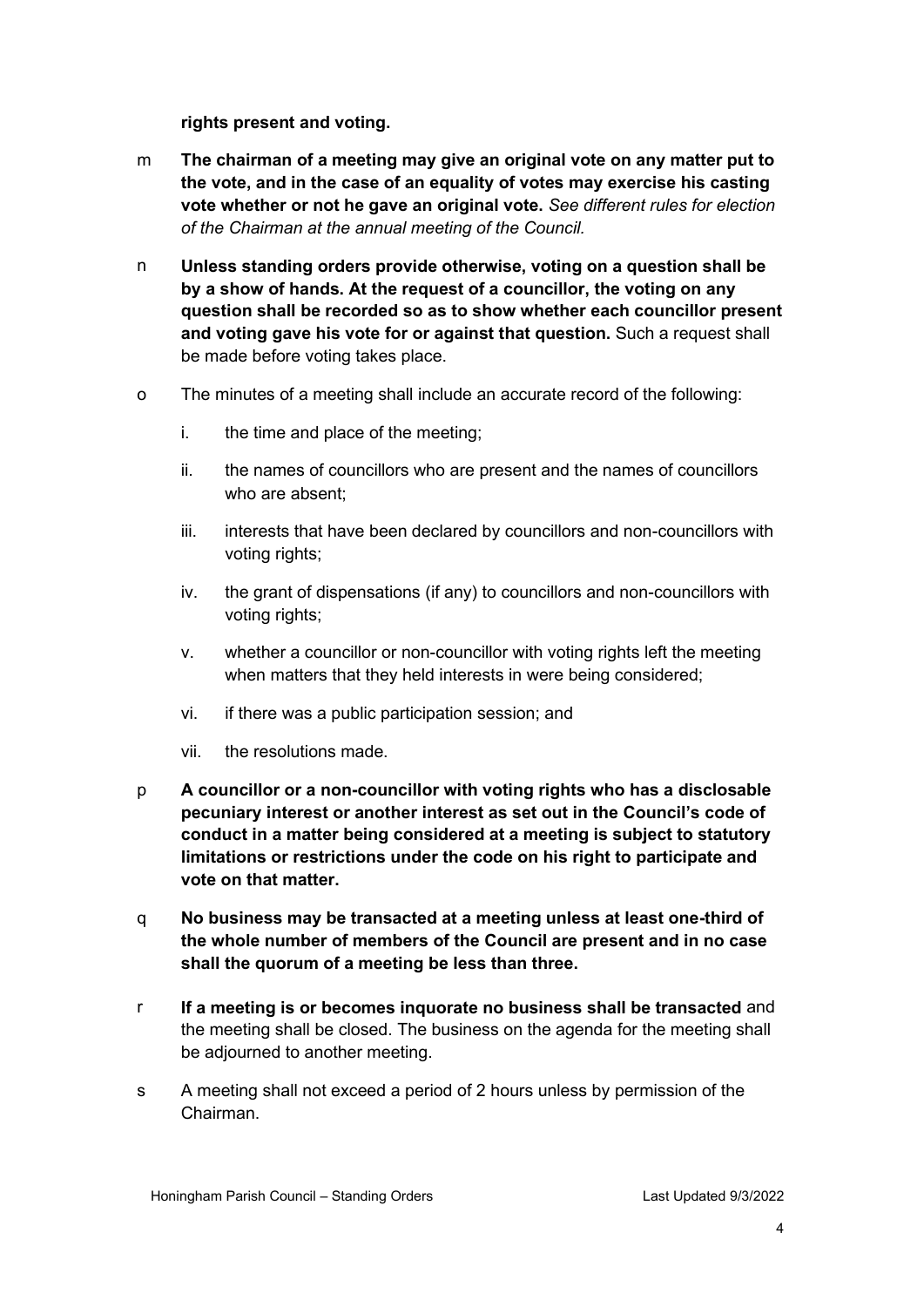#### 4. **COMMITTEES AND SUB-COMMITTEES**

- a **The council may appoint a committee whose terms of reference and members shall be determined by the council. A committee will meet in public and have an agenda and minutes. Financial matters are excluded from committees.**
- b **The council may appoint an advisory group who need not meet in public.**

## 5. **ORDINARY COUNCIL MEETINGS**

- a **In an election year, the annual meeting of the Council shall be held on or within 14 days following the day on which the councillors elected take office.**
- b **In a year which is not an election year, the annual meeting of the Council shall be held on such day in May as the Council decides.**
- c **If no other time is fixed, the annual meeting of the Council shall take place at 6pm.**
- d **In addition to the annual meeting of the Council, at least three other ordinary meetings shall be held in each year on such dates and times as the Council decides.**
- e **The first business conducted at the annual meeting of the Council shall be the election of the Chairman and Vice-Chairman (if there is one) of the Council.**
- f **The Chairman of the Council, unless he has resigned or becomes disqualified, shall continue in office and preside at the annual meeting until his successor is elected at the next annual meeting of the Council.**
- g **The Vice-Chairman of the Council, if there is one, unless he resigns or becomes disqualified, shall hold office until immediately after the election of the Chairman of the Council at the next annual meeting of the Council.**
- h **In an election year, if the current Chairman of the Council has not been re-elected as a member of the Council, he shall preside at the annual meeting until a successor Chairman of the Council has been elected. The current Chairman of the Council shall not have an original vote in respect of the election of the new Chairman of the Council but shall give a casting vote in the case of an equality of votes.**
- i **In an election year, if the current Chairman of the Council has been reelected as a member of the Council, he shall preside at the annual meeting until a new Chairman of the Council has been elected. He may exercise an original vote in respect of the election of the new Chairman of the Council and shall give a casting vote in the case of an equality of**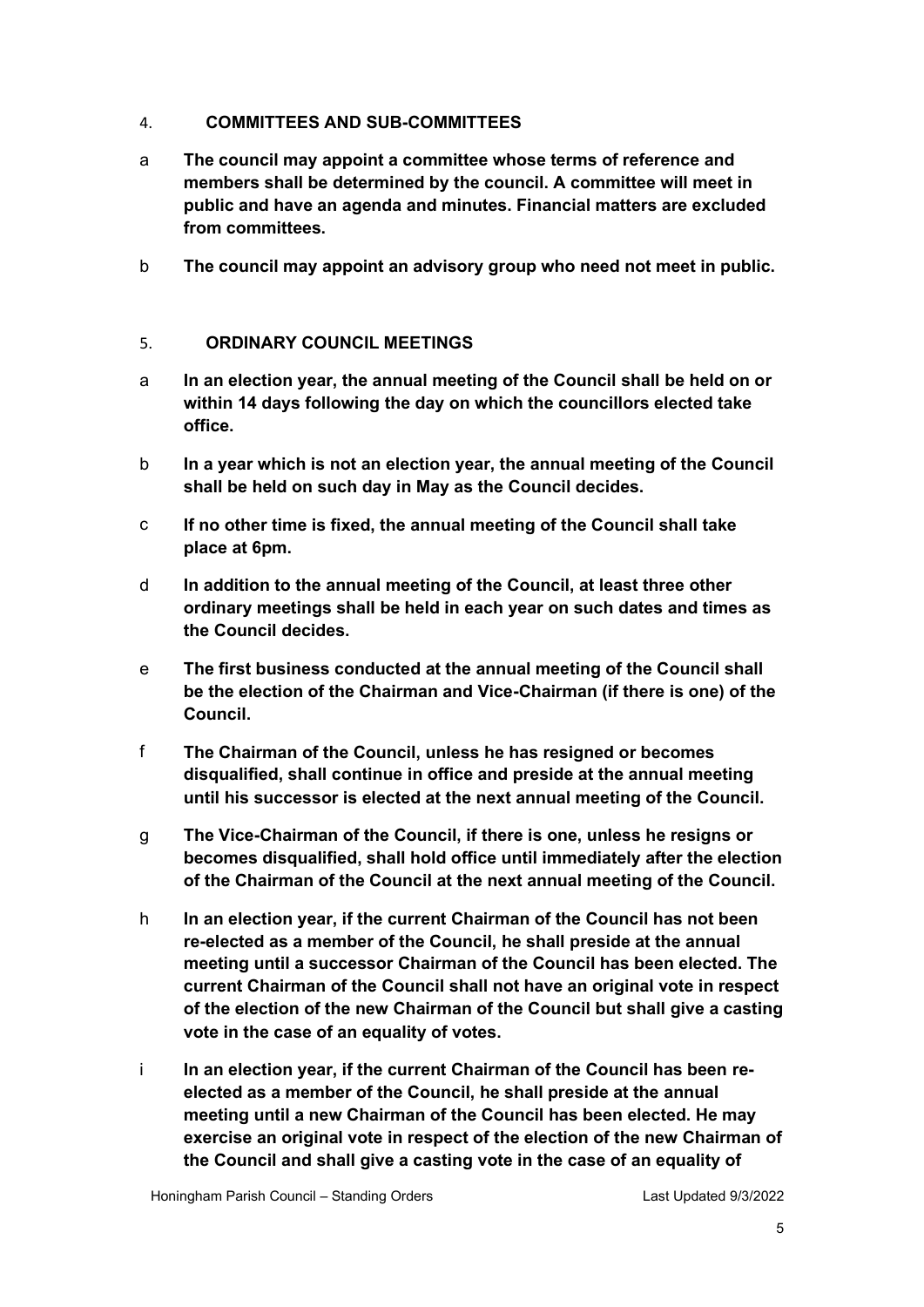**votes.**

- j Following the election of the Chairman of the Council and Vice-Chairman (if there is one) of the Council at the annual meeting, the business shall include but not be restricted to:
	- i. **In an election year, delivery by the Chairman of the Council and councillors of their acceptance of office forms unless the Council resolves for this to be done at a later date. In a year which is not an election year, delivery by the Chairman of the Council of his acceptance of office form unless the Council resolves for this to be done at a later date;**
	- ii. Confirmation of the accuracy of the minutes of the last meeting of the Council;
	- iii. Review of delegation arrangements to committees, sub-committees, staff and other local authorities;
	- iv. Review of representation on or work with external bodies/committees/liaison groups and arrangements for reporting back;
	- v. In an election year, to make arrangements with a view to the Council becoming eligible to exercise the general power of competence in the future.

## 6. **EXTRAORDINARY MEETINGS OF THE COUNCIL, COMMITTEES AND SUB-COMMITTEES**

- a **The Chairman of the Council may convene an extraordinary meeting of the Council at any time.**
- b **If the Chairman of the Council does not call an extraordinary meeting of the Council within seven days of having been requested in writing to do so by two councillors, any two councillors may convene an extraordinary meeting of the Council. The public notice giving the time, place and agenda for such a meeting shall be signed by the two councillors.**

## 7. **PREVIOUS RESOLUTIONS**

a A resolution shall not be reversed within six months except either by a special motion, which requires written notice by at least 3 councillors to be given to the Proper Officer.

## 8. **VOTING ON APPOINTMENTS (Co-option)**

a Where more than two persons have been nominated for a position to be filled by the Council and none of those persons has received an absolute majority of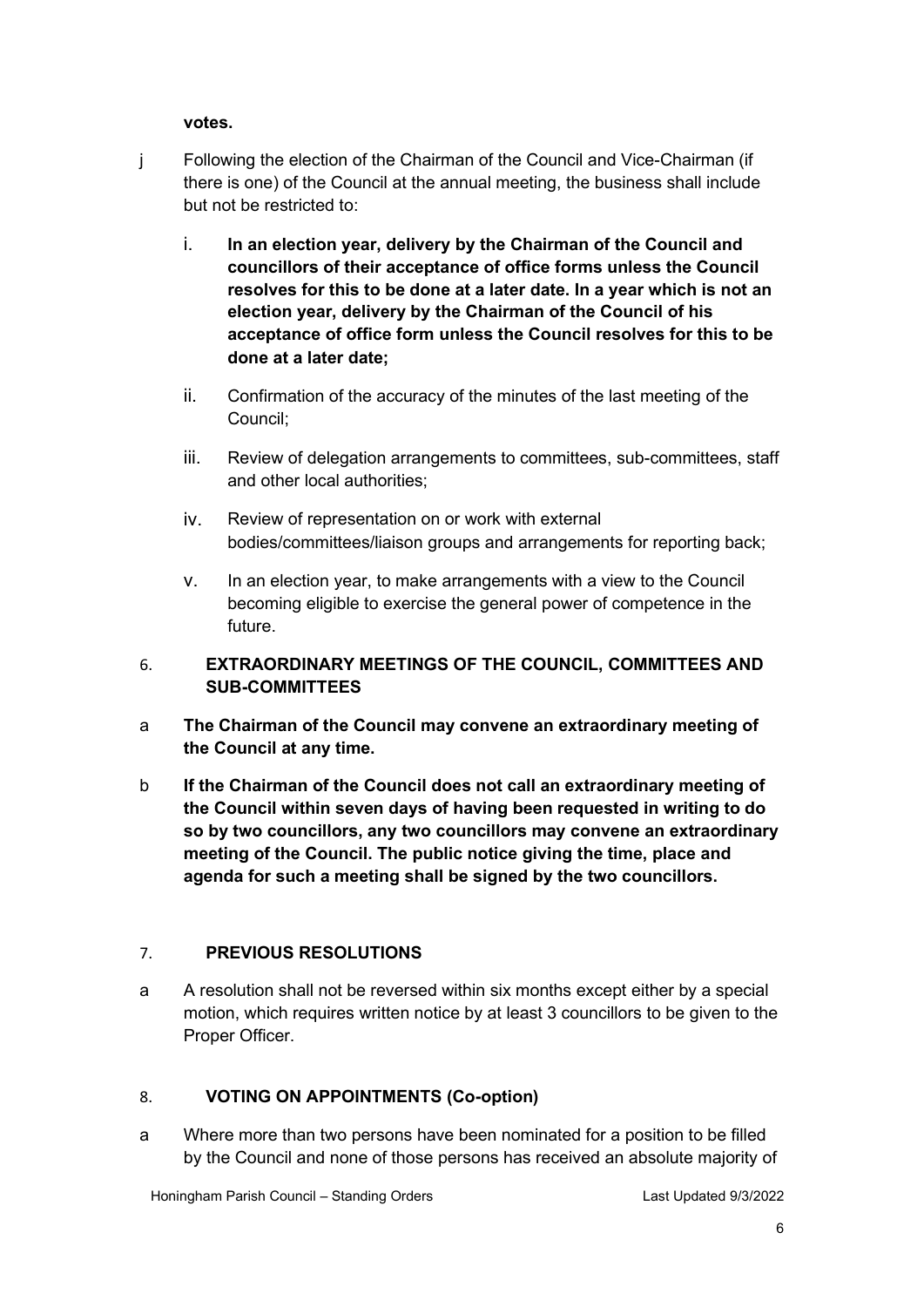votes in their favour, the name of the person having the least number of votes shall be struck off the list and a fresh vote taken. This process shall continue until a majority of votes is given in favour of one person. A tie in votes may be settled by the casting vote exercisable by the chairman of the meeting.

## 9. **MOTIONS FOR A MEETING THAT REQUIRE WRITTEN NOTICE TO BE GIVEN TO THE PROPER OFFICER**

- a A motion shall relate to the responsibilities of the meeting for which it is tabled and in any event shall relate to the performance of the Council's statutory functions, powers and obligations or an issue which specifically affects the Council's area or its residents.
- b No motion may be moved at a meeting unless it is on the agenda and the mover has given written notice of its wording to the Proper Officer at least 10 clear days before the meeting. Clear days do not include the day of the notice or the day of the meeting.
- c If the wording or subject of a proposed motion is considered improper, the Proper Officer shall consult with the chairman of the forthcoming meeting or, as the case may be, the councillors who have convened the meeting, to consider whether the motion shall be included in the agenda or rejected.
- d The decision of the Proper Officer and the Chairman as to whether or not to include the motion on the agenda shall be final. An explanation on its exclusion shall be given by the Proper Officer.

#### 10. **MOTIONS AT A MEETING THAT DO NOT REQUIRE WRITTEN NOTICE**

- a The following motions may be moved at a meeting without written notice to the Proper Officer:
	- i. to correct an inaccuracy in the draft minutes of a meeting;
	- ii. to move to a vote;
	- iii. to defer consideration of a motion;
	- iv. to refer a motion to a committee or sub-committee (if applicable);
	- v. to appoint a person to preside at a meeting;
	- vi. to change the order of business on the agenda;
	- vii. to proceed to the next business on the agenda;
	- viii. to require a written report;
	- ix. to appoint a committee or sub-committee and their members;

Honingham Parish Council – Standing Orders Last Last Updated 9/3/2022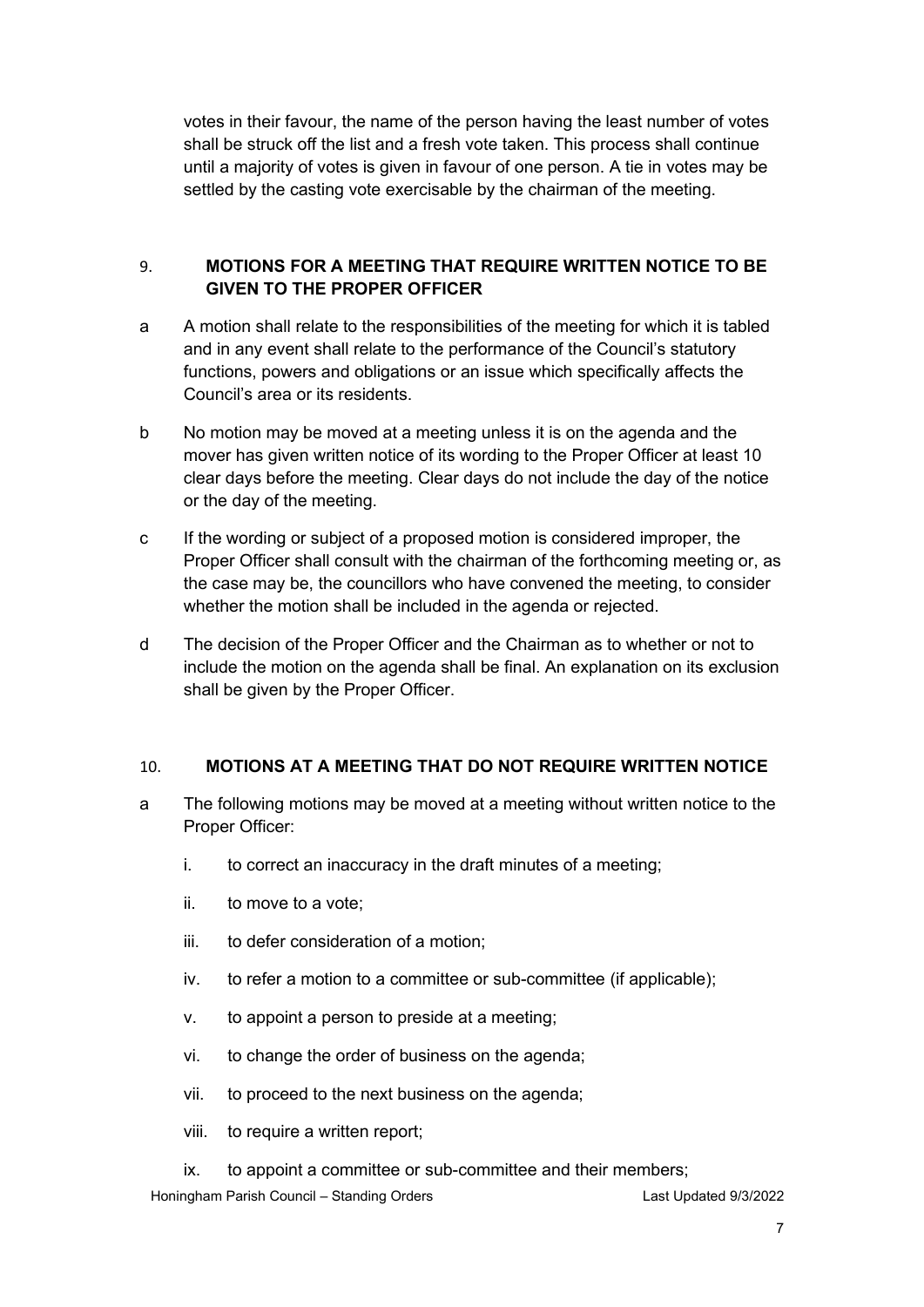- x. to extend the time limits for speaking;
- xi. to exclude the press and public from a meeting in respect of confidential or other information which is prejudicial to the public interest;
- xii. to not hear further from a councillor or a member of the public;
- xiii. to exclude a councillor or member of the public for disorderly conduct;
- xiv. to temporarily suspend the meeting;
- xv. to suspend a particular standing order (unless it reflects mandatory statutory or legal requirements);
- xvi. to adjourn the meeting; or to close the meeting

## 11. **MANAGEMENT OF INFORMATION**

- a **The Council shall have in place and keep under review, technical and organisational measures to keep secure information (including personal data) which it holds in paper and electronic form. Such arrangements shall include deciding who has access to personal data and encryption of personal data.**
- b **The Council shall have in place, and keep under review, policies for the retention and safe destruction of all information (including personal data) which it holds in paper and electronic form. The Council's retention policy shall confirm the period for which information (including personal data) shall be retained or if this is not possible the criteria used to determine that period (e.g. the Limitation Act 1980).**
- c **The agenda, papers that support the agenda and the minutes of a meeting shall not disclose or otherwise undermine confidential information or personal data without legal justification.**
- d **Councillors, staff, the Council's contractors and agents shall not disclose confidential information or personal data without legal justification.**

## 12. **DRAFT MINUTES**

- a If the draft minutes of a preceding meeting have been served on councillors with the agenda to attend the meeting at which they are due to be approved for accuracy, they shall be taken as read.
- b There shall be no discussion about the draft minutes of a preceding meeting except in relation to their accuracy.
- c The accuracy of draft minutes, including any amendment(s) made to them, shall be confirmed by resolution and shall be signed by the chairman of the meeting and stand as an accurate record of the meeting to which the minutes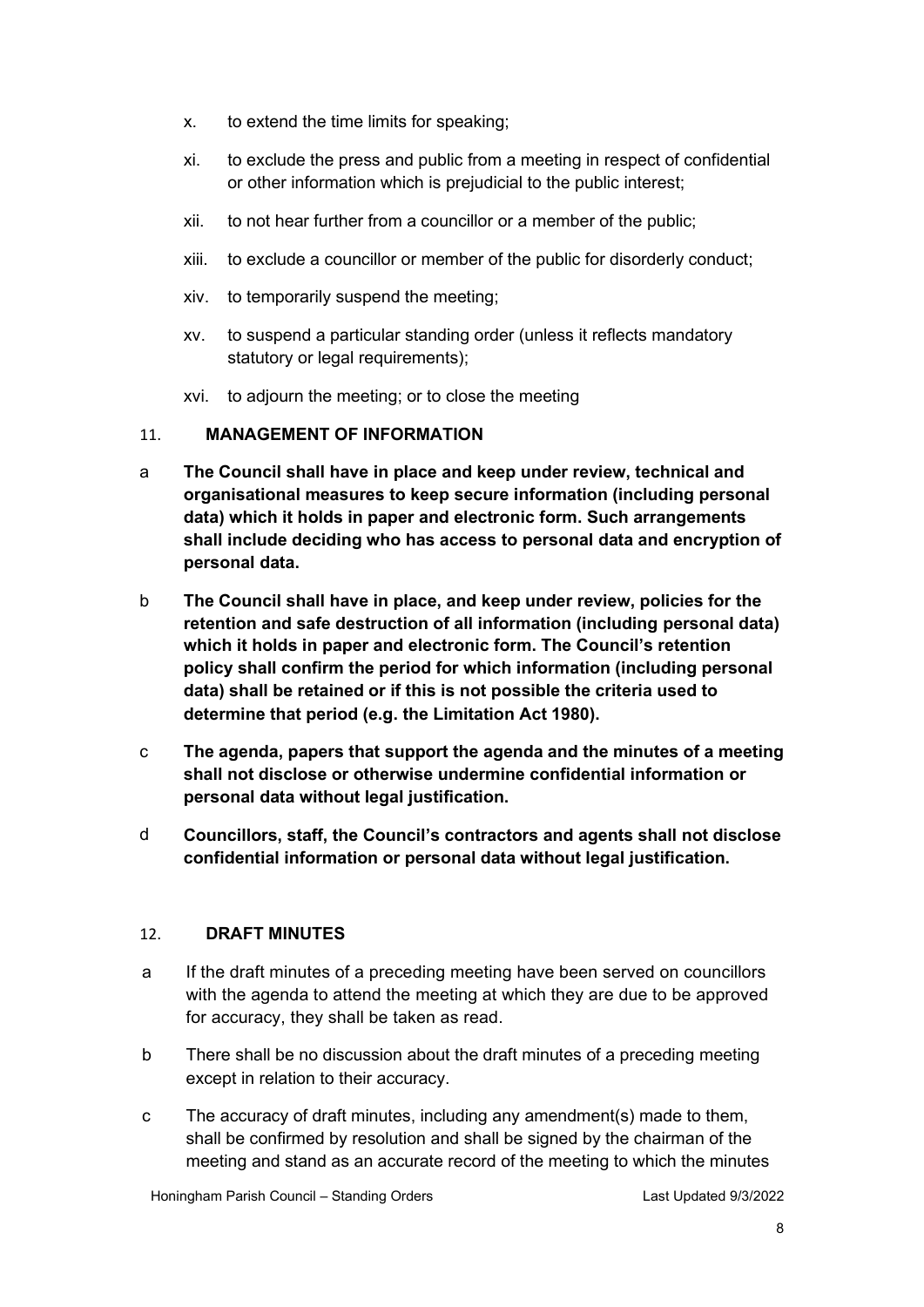relate.

d If the chairman of the meeting does not consider the minutes to be an accurate record of the meeting to which they relate, he shall sign the minutes and include a paragraph in the following terms or to the same effect:

"The chairman of this meeting does not believe that the minutes of the meeting of the ( ) held on [date] in respect of ( ) were a correct record but his view was not upheld by the meeting and the minutes are confirmed as an accurate record of the proceedings."

- e **If the Council's gross annual income or expenditure (whichever is higher) does not exceed £25,000, it shall publish draft minutes on a website which is publicly accessible and free of charge not later than one month after the meeting has taken place.**
- f Any notes or recordings taken at a meeting shall be destroyed once the minutes have been confirmed

# 13. **CODE OF CONDUCT AND DISPENSATIONS**

- a All councillors shall observe the code of conduct adopted by the Council.
- b Unless he has been granted a dispensation, a councillor or non-councillor with voting rights shall withdraw from a meeting or not partake in the discussion (as agreed by the Council) when it is considering a matter in which he has a disclosable pecuniary interest. He may return to the meeting after it has considered the matter in which he had the interest.
- c **Dispensation requests shall be in writing and submitted to the Proper Officer** as soon as possible before the meeting, or failing that, at the start of the meeting for which the dispensation is required. Any dispensation awarded can be for a period of up to but not exceeding 4 years.
- d A decision as to whether to grant a dispensation shall be made by a meeting of the Council, for which the dispensation is required and that decision is final.
- e A dispensation request shall confirm:
	- i. the description and the nature of the disclosable pecuniary interest or other interest to which the request for the dispensation relates;
	- ii. whether the dispensation is required to participate at a meeting in a discussion only or a discussion and a vote;
	- iii. the date of the meeting or the period (not exceeding four years) for which the dispensation is sought; and
	- iv. an explanation as to why the dispensation is sought.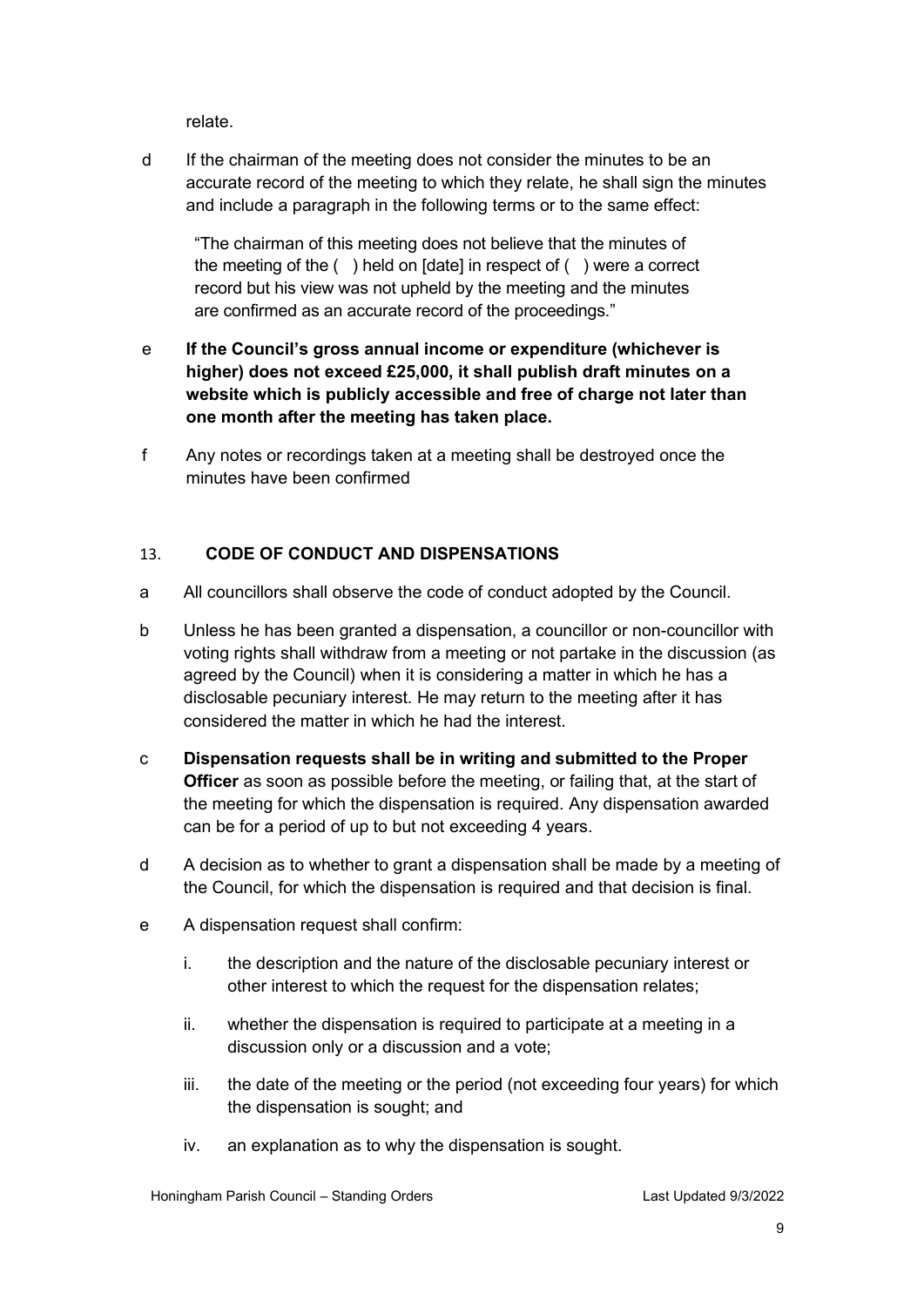- **f A dispensation may be granted if having regard to all relevant circumstances any of the following apply:**
	- **i. without the dispensation the number of persons prohibited from participating in the particular business would be so great a proportion of the meeting transacting the business as to impede the transaction of the business;**
	- **ii. granting the dispensation is in the interests of persons living in the Council's area; or**
	- **iii. it is otherwise appropriate to grant a dispensation.**

# 14. **CODE OF CONDUCT COMPLAINTS**

- a Upon notification by the District or Unitary Council that it is dealing with a complaint that a councillor has breached the Council's code of conduct, the Proper Officer shall advise the Council and forward the complaint to the Monitoring Officer.
- b Where the notification in standing order 14(a) relates to a complaint made by the Proper Officer, the Proper Officer shall notify the Chairman of Council of this fact, and the Chairman shall nominate another staff member or Councillor to assume the duties of the Proper Officer in relation to the complaint until it has been determined and the Council has agreed what action, if any, to take in accordance with standing order 14(d).
- c The Council may:
	- i. provide information or evidence where such disclosure is necessary to investigate the complaint or is a legal requirement;
	- ii. seek information relevant to the complaint from the person or body with statutory responsibility for investigation of the matter;
- d **Upon notification by the District or Unitary Council that a councillor or non-councillor with voting rights has breached the Council's code of conduct, the Council shall consider what, if any, action to take against him. Such action excludes disqualification or suspension from office.**

## 15. **PROPER OFFICER**

- a The roles, responsibilities and duties of the Proper Officer are contained in a job description. A Contract of Employment and Job Description will be issued at the start of the employment period. The Proper Officer shall be the clerk.
- b The Proper Officer shall: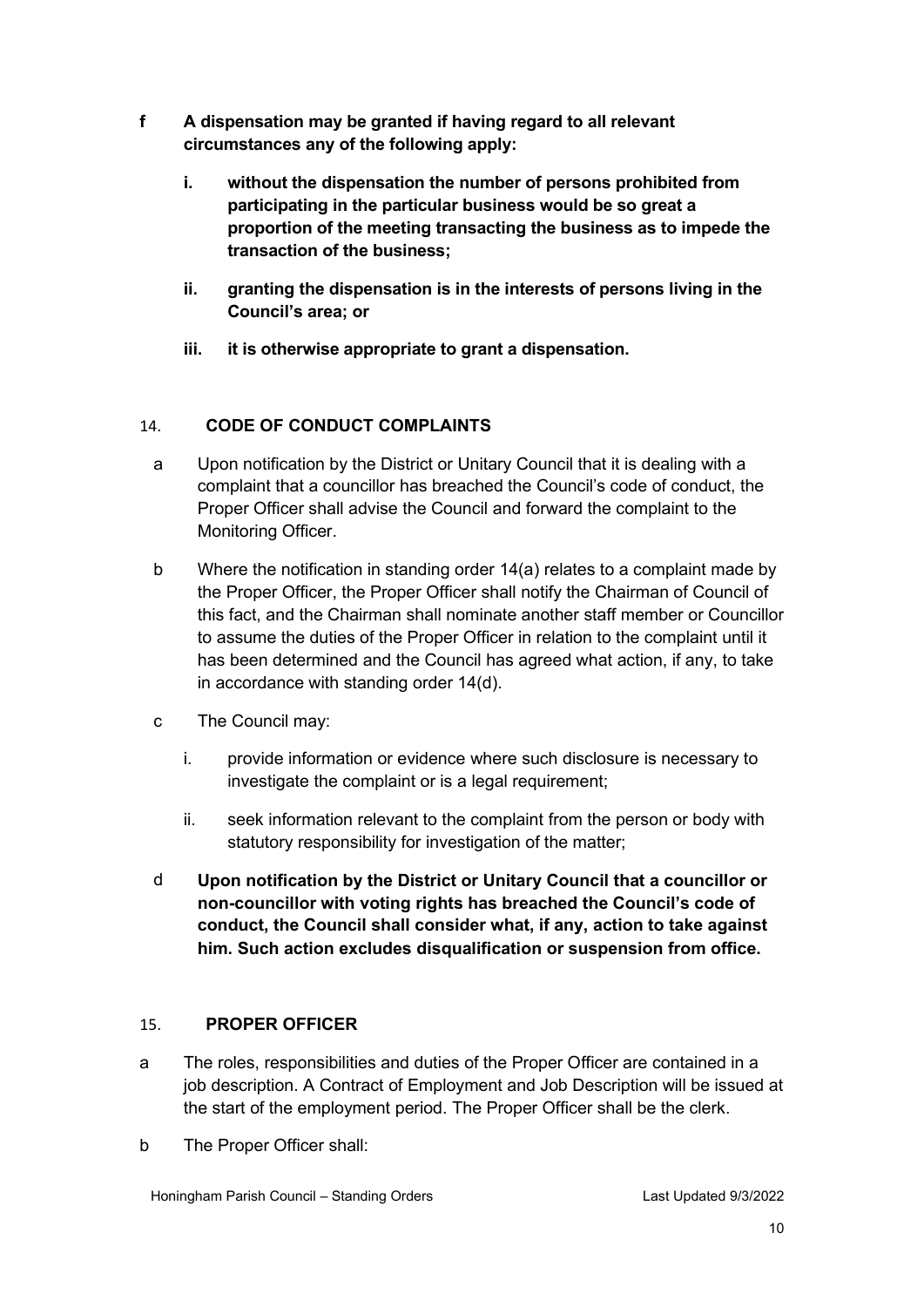- i. **at least three clear days before a meeting of the council,** 
	- **serve on councillors in such a manner as the Proper Officer thinks fit (email/post), a signed summons confirming the time, place and the agenda (provided the councillor has consented to service by email), and**
	- **Provide, in a conspicuous place, public notice of the time, place and agenda (provided that the public notice with agenda of an extraordinary meeting of the Council convened by councillors is signed by them).**
- ii. carry out any other roles, responsibilities and duties of the Proper Officer as detailed in the job description, in law and within the parameters of the Council's policies.
- c Delegation to the Proper Officer (LG Act 1972 s101). The Proper Officer has the authority of Council to spend up to £500 in the event of an emergency. The Chairman or vice-Chairman (if the Chairman is absent) must be notified.

## 16. **RESPONSIBLE FINANCIAL OFFICER (RFO)**

a The Council must appoint an RFO. The duties of the RFO will be defined in a job description. The RFO shall also be the Parish Clerk.

## 17. **ACCOUNTS AND ACCOUNTING STATEMENTS**

- a The RFO will conduct all financial matters according to "proper practices" the detail of which is contained in the job description. These duties are detailed in the Accounts & Audit Regulations 2015 and in "Governance & Accountability for Local Councils March 2021" (and any subsequent updated versions).
- b All payments by the Council shall be authorised, approved and paid in accordance with the law, proper practices and the Council's financial regulations.
- c As soon as practicable after 30th September in each year the RFO shall provide the Council with half yearly accounts including a comparison with the budget for the financial year and highlight any actual or potential overspends.
- d As soon as practicable (and within the annual audit deadlines) after 31st March in each year the RFO shall provide the Council with full end of year accounts, a completed Annual Governance and Accountability Return (AGAR), and any other documents as required by proper practices, for consideration and approval.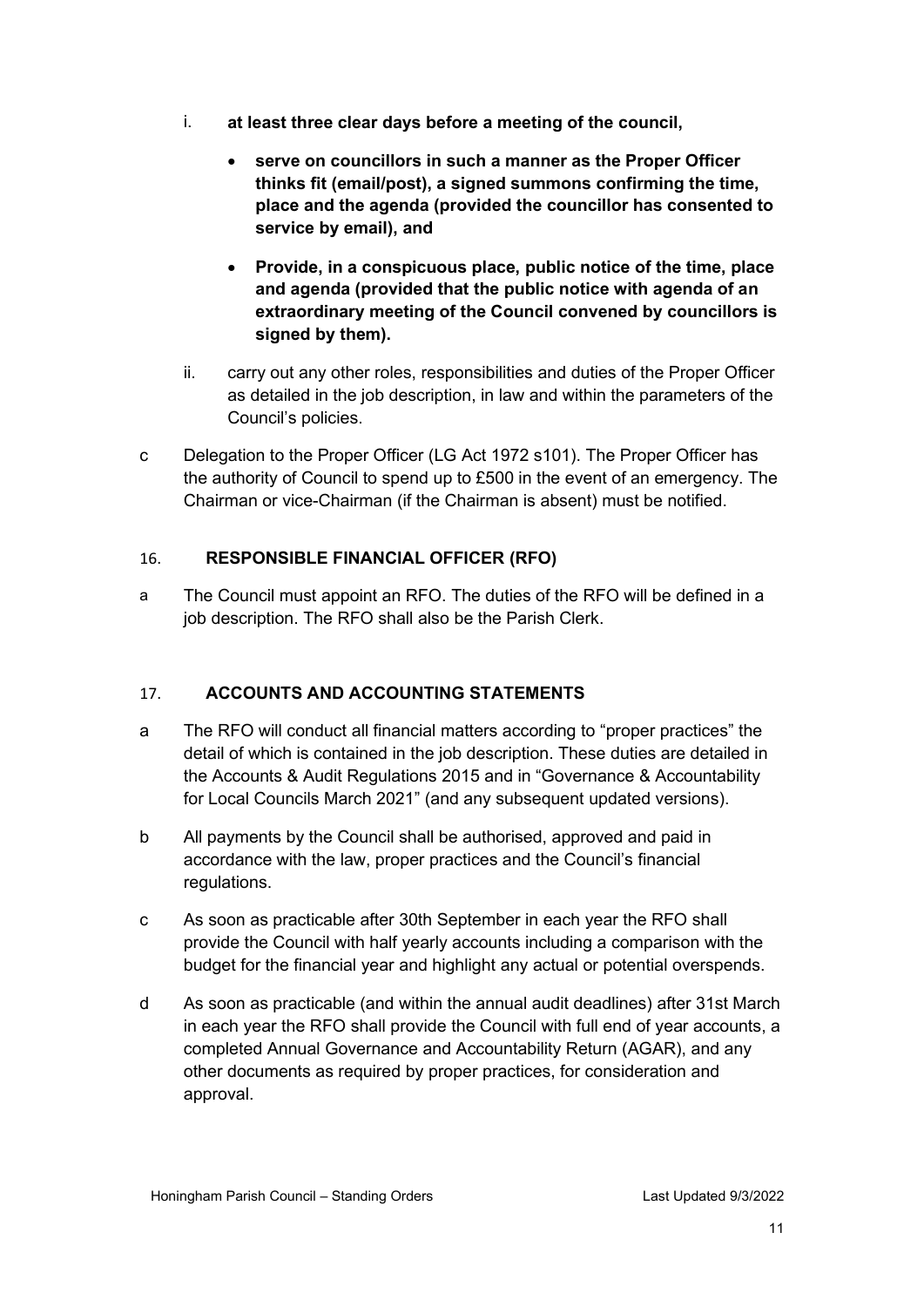### 18. **FINANCIAL CONTROLS AND PROCUREMENT**

- a. The Council shall consider and approve financial regulations drawn up by the Responsible Financial Officer according to proper practices, and reviewed at least every third year. The regulations shall include detailed arrangements in respect of the following:
	- i. the keeping of accounting records and systems of internal controls;
	- ii. the assessment and management of financial risks faced by the Council;
	- iii. the work of the independent internal auditor in accordance with proper practices and the receipt of regular reports from the internal auditor, which shall be required at least annually:
	- iv. the inspection and copying by councillors and local electors of the Council's accounts and/or orders of payments; and
	- v. whether contracts with an estimated value below **£25,000** due to special circumstances are exempt from a tendering process or procurement exercise.
- b. **A public contract regulated by the Public Contracts Regulations 2015 with an estimated value in excess of £25,000 but less than the relevant thresholds in standing order 18(f) is subject to Regulations 109-114 of the Public Contracts Regulations 2015 which include a requirement on the Council to advertise the contract opportunity on the Contracts Finder website regardless of what other means it uses to advertise the opportunity.**
- c. Subject to additional requirements in the financial regulations of the Council, the tender process for contracts for the supply of goods, materials, services or the execution of works shall include, as a minimum, the following steps:
	- i. a specification for the goods, materials, services or the execution of works shall be drawn up;
	- ii. an invitation to tender shall be drawn up to confirm (i) the Council's specification (ii) the time, date and address for the submission of tenders (iii) the date of the Council's written response to the tender and (iv) the prohibition on prospective contractors contacting councillors or staff to encourage or support their tender outside the prescribed process;
	- iii. the invitation to tender shall be advertised in a local newspaper and in any other manner that is appropriate;
	- iv. tenders are to be submitted in writing in a sealed marked envelope addressed to the Proper Officer;
	- v. tenders shall be opened by the Proper Officer in the presence of at least one councillor after the deadline for submission of tenders has passed;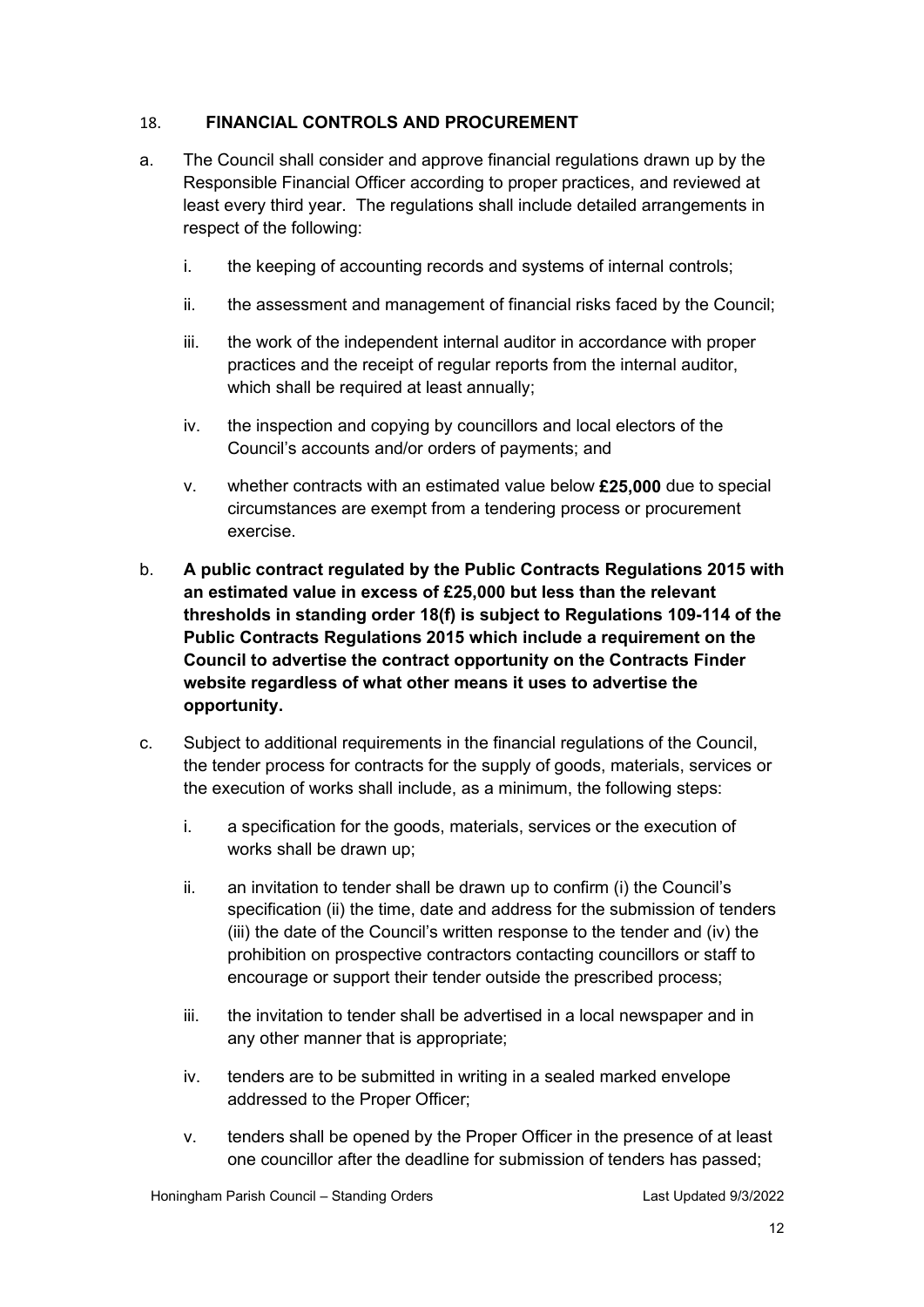- vi. tenders are to be reported to and considered by the appropriate meeting of the Council or a committee or sub-committee with delegated responsibility.
- d. Neither the Council, nor a committee or a sub-committee with delegated responsibility for considering tenders, is bound to accept the lowest value tender.
- e. **A public contract regulated by the Public Contracts Regulations 2015 with an estimated value in excess of £189.330 for a public service or supply contract or in excess of £4,733,252 for a public works contract (or other thresholds determined by the European Commission every two years and published in the Official Journal of the European Union (OJEU)) shall comply with the relevant procurement procedures and other requirements in the Public Contracts Regulations 2015 which include advertising the contract opportunity on the Contracts Finder website and in OJEU.**
- f. **A public contract in connection with the supply of gas, heat, electricity, drinking water, transport services, or postal services to the public; or the provision of a port or airport; or the exploration for or extraction of gas, oil or solid fuel with an estimated value in excess of £378,660 for a supply, services or design contract; or in excess of £4,733,255 for a works contract; or £884,720 for a social and other specific services contract (or other thresholds determined by the European Commission every two years and published in OJEU) shall comply with the relevant procurement procedures and other requirements in the Utilities Contracts Regulations 2016.**
	- g. When calculating the estimated value of the contract to determine whether the regulations apply, the contract value estimation should be inclusive of VAT (where applicable) from 1 January 2022.

## 19. **HANDLING STAFF MATTERS**

- a A matter personal to a member of staff that is being considered by a meeting of Council shall be considered in private. Written records of meetings and other staffing matters will also be treated as confidential.
- b The chairman or in his absence, the vice-chairman, together with another appointed Councillor, shall conduct a review of the performance and annual appraisal of the work of Clerk. The reviews and appraisal shall be reported in writing and are subject to approval by resolution by the Council.
- c Any persons responsible for all or part of the management of staff shall treat as confidential the written records of all meetings relating to their performance, capabilities, grievance or disciplinary matters.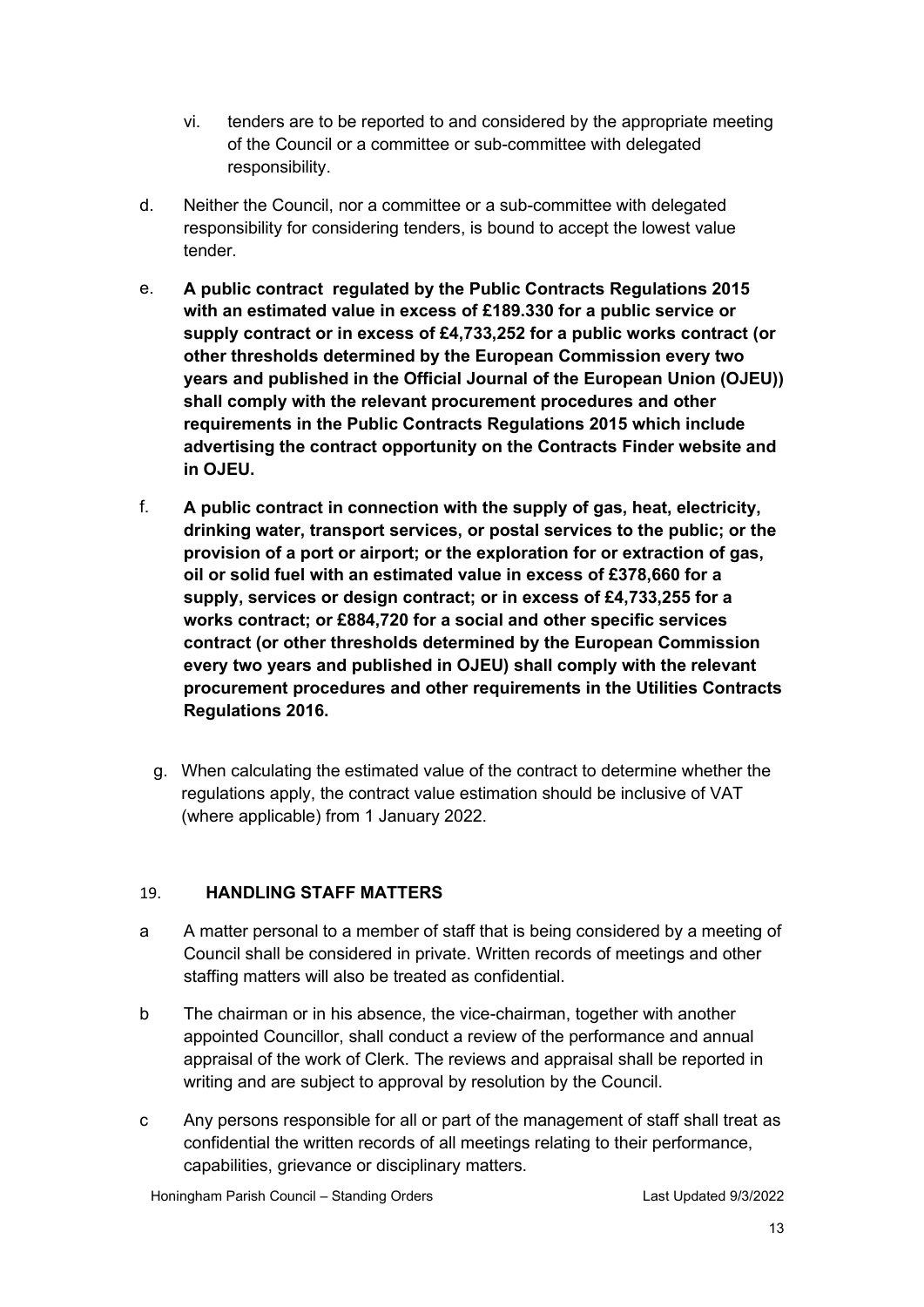## 20. **RESPONSIBILITIES TO PROVIDE INFORMATION**

- a **In accordance with freedom of information legislation, the Council shall publish information in accordance with its publication scheme and respond to requests for information held by the Council.**
- b. **The Council shall publish information in accordance with the requirements of the Smaller Authorities (Transparency Requirements) (England) Regulations 2015** (if gross annual income or expenditure (whichever is higher) does not exceed £25,000).
- 21. **RESPONSIBILITIES UNDER DATA PROTECTION LEGISLATION**  (Below is not an exclusive list).
- a The Council may appoint a Data Protection Officer. This shall be the Parish Clerk.
- b **The Council shall have policies and procedures in place to respond to an individual exercising statutory rights concerning his personal data.**
- c **The Council shall have a written policy in place for responding to and managing a personal data breach.**
- d **The Council shall keep a record of all personal data breaches comprising the facts relating to the personal data breach, its effects and the remedial action taken.**
- e **The Council shall ensure that information communicated in its privacy notice(s) is in an easily accessible and available form and kept up to date.**
- f **The Council shall maintain a written record of its processing activities.**

#### 22. **RELATIONS WITH THE PRESS/MEDIA**

a Requests from the press or other media for an oral or written comment or statement from the Council, shall be dealt with by the Clerk and Chairman.

## 23. **EXECUTION AND SEALING OF LEGAL DEEDS**

a A legal deed shall not be executed on behalf of the Council unless authorised by a resolution. It must be signed by 2 Councillors and witnessed by the Proper Officer.